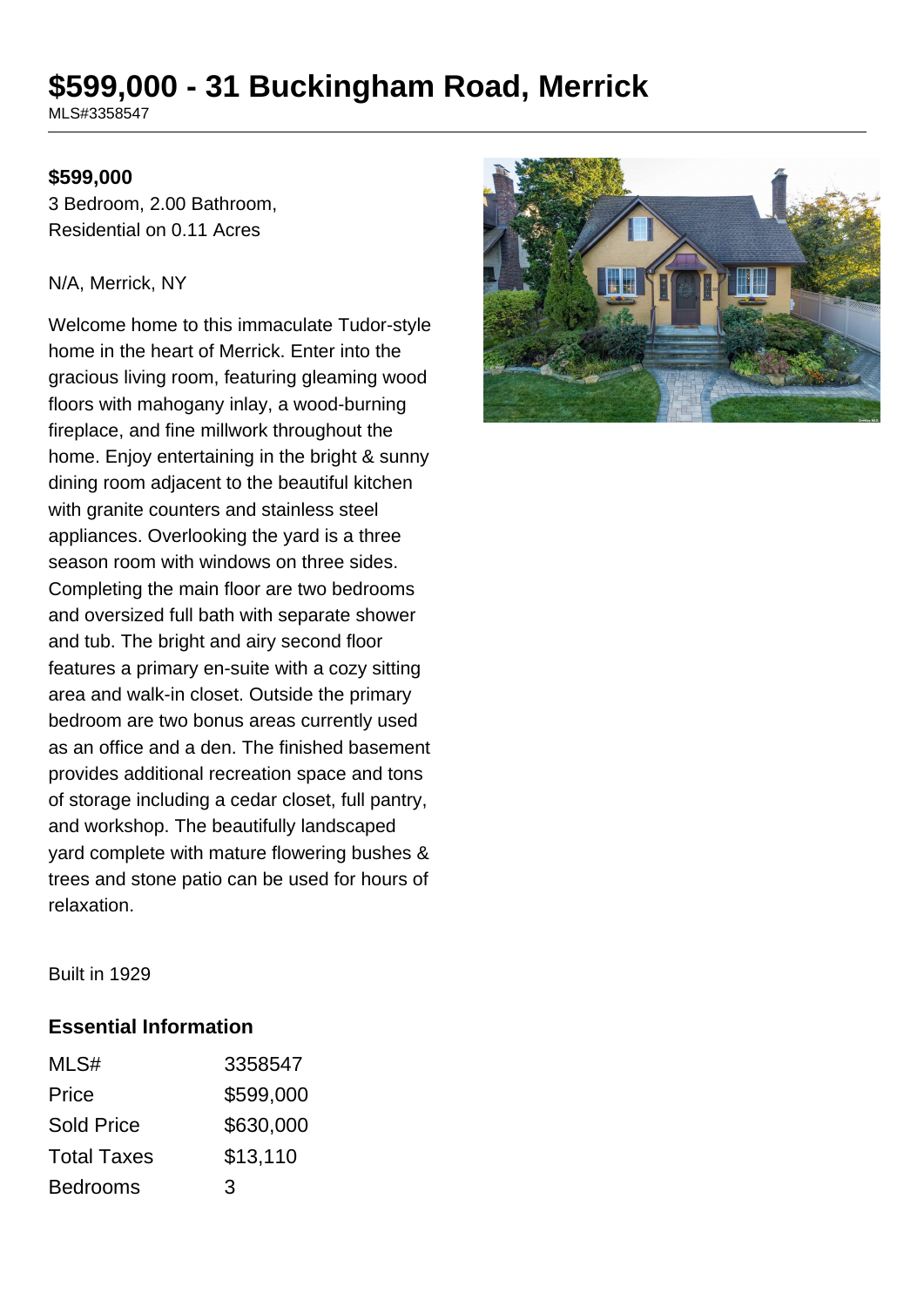| 2.00                           |  |  |
|--------------------------------|--|--|
| 2                              |  |  |
| Lot Square Footage 5,000       |  |  |
| 0.11                           |  |  |
| 1929                           |  |  |
| Residential                    |  |  |
| <b>Single Family Residence</b> |  |  |
| Cape                           |  |  |
| Closed                         |  |  |
|                                |  |  |

# **Community Information**

| Address      | 31 Buckingham Road |
|--------------|--------------------|
| Subdivision  | N/A                |
| City         | <b>Merrick</b>     |
| County       | Nassau             |
| <b>State</b> | NΥ                 |
| Zip Code     | 11566              |

# **Amenities**

| <b>Features</b>          | Level, Near Public Transit                                                                                                                                                 |
|--------------------------|----------------------------------------------------------------------------------------------------------------------------------------------------------------------------|
| Parking                  | Private, Detached, 1 Car Detached, Carport                                                                                                                                 |
| # of Garages             | 1                                                                                                                                                                          |
| Garages                  | Private, Detached, 1 Car Detached, Carport                                                                                                                                 |
| <b>Interior</b>          |                                                                                                                                                                            |
| Interior                 | Hardwood                                                                                                                                                                   |
| <b>Interior Features</b> | Master Downstairs, 1st Floor Bedrm, Cathedral Ceiling(s), Eat-in<br>Kitchen, Formal Dining Room, Granite Counters, Home Office, Master<br>Bath, Storage, Walk-In Closet(s) |
| Appliances               | Dryer, Microwave, Oven, Refrigerator, Washer                                                                                                                               |
| Heating                  | Natural Gas, Baseboard, Hot Water                                                                                                                                          |
| Cooling                  | Wall Unit(s)                                                                                                                                                               |
| Fireplace                | Yes                                                                                                                                                                        |
| # of Fireplaces          | 1                                                                                                                                                                          |
| Has Basement             | Yes                                                                                                                                                                        |
| <b>Basement</b>          | <b>Partially Finished</b>                                                                                                                                                  |
| <b>Exterior</b>          |                                                                                                                                                                            |
| <b>Exterior</b>          | Frame, Stucco                                                                                                                                                              |